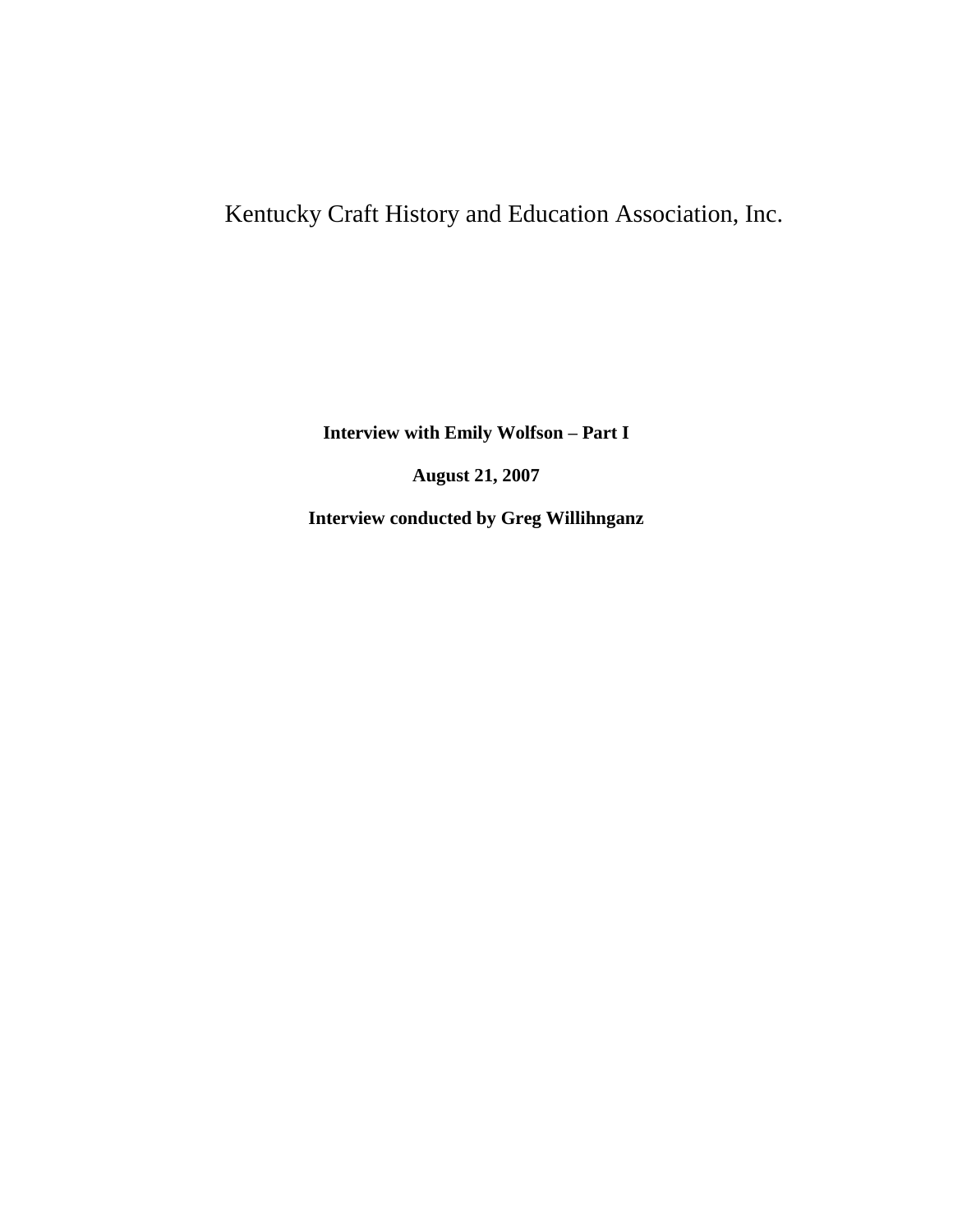Emily Wolfson Part I

WILLIHNGANZ: And a, I guess first, um, I'd like you if, if you would, to just a, tell me a little bit about yourself, just a, about your craft, and what you've done over the years, your work as an artist. Now you work in two fields basically.

WOLFSON: Yes, I started out, I was going to be a portrait painter, and I found out that I didn't like to do just what other people wanted done, and that didn't suit them very well. (laughter Wolfson) So, I ended up being in painting basically, and got my degree in painting from LSU. And I've been interested in art all my life, so I had an artist teacher in high school, and I had went to Newcomb College that had a school of art, and uh, then got an MA from LSU, taught here at Murray in 1941 when the war started, and moved to Indiana after a few years, and taught at Indiana University for about ten years. And while I was at Indiana, I discovered how much I liked the fabrics of weaving and how much I liked the colors. And so, I added weaving to the menu, and, I was there about ten years before I decided to come back to Murray, and Mary got promotion, and then, I taught here another nine years. And then when I retired I had the best time to work, so I did most of my work in weaving in the next ten years. So, does that give you an idea?

WILLIHNGANZ: That gives me an overall idea. Could you tell me just a little bit about this picture that we're seeing over your, over your shoulder here?

WOLFSON: Yes, when I graduated from Newcomb College, I was lucky enough to get a scholarship to study in Paris for a year. And I studied with Leger, because I needed the influence of somebody who really composed well, who organized well. And I was all right in copying things, painting, but I, making it realistic, but I wasn't very good at organization. So, that's what I did, and while I was there I stayed in the American House (unintelligible) in at the University City in Paris. Then, the University City was organized so that the men stayed on one side and the women stayed on another. And we wanted to paint this friend of ours, which is what this is. Her name is Leslie. And so, there were several of us, men and women. So we had to go down to the grand salon (laughter – Wolfson) and use the grand salon as the background to paint the painting. So, you see, the, you see that in the picture. And I already was undergoing some influence from contemporary painters in Paris.

WILLIHNGANZ: So, has this painting always been with you then since you made it?

WOLFSON: Pardon?

WILLIHNGANZ: Has it always been with you then?

WOLFSON: Yes, so I've kept it with me then since then.

WILLIHNGANZ: Okay.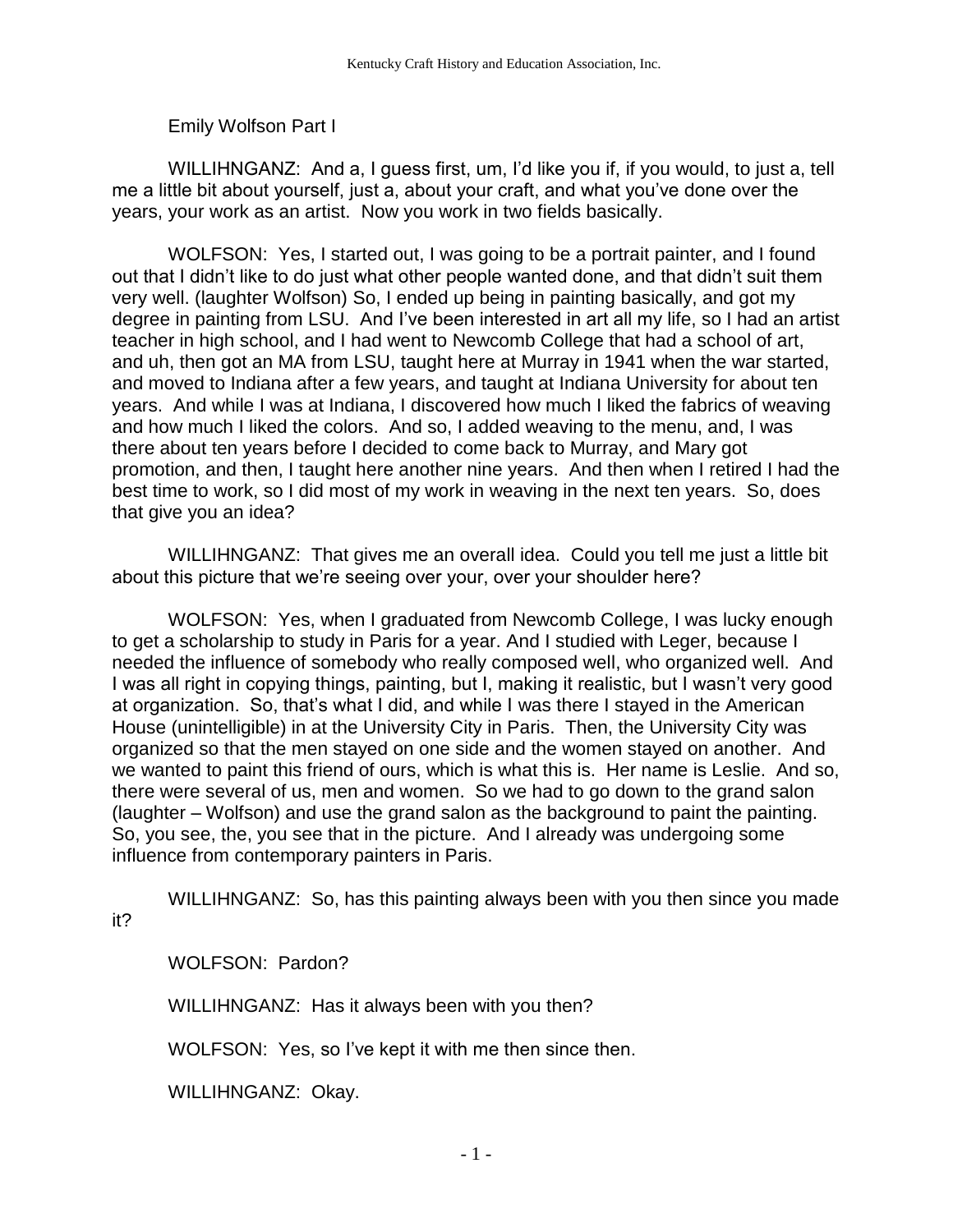WOLFSON: And it's one of my favorites even though it's one of the first. So...

WILLIHNGANZ: Who would you say influenced you in terms of style and the development of your art?

WOLFSON: Well, it doesn't show except occasionally, but I think that the painter, Leger, and I'll have to show you some work by him, was probably the strongest influence. Although I had a professor at Newcomb College, Xavier Gonzales, who was a strong influence. Then after that I think as you get to see more work all around, you pick up various influences from various sources.

WILLIHNGANZ: What brought you into weaving after focusing on painting?

WOLFSON: Well, at Indiana University I was actually teaching a course in design and crafts mostly for students who would be teaching, and one of the things that I needed to teach them was weaving. So, we had lots of little twelve inch looms, and while they were weaving, I just became fascinated with the color combinations and the quality of the weaving materials, and started weaving. And after we had been a little few years, the art students said, "We want to weave, too. Don't just do it for the teachers." And so we had a course for them, and then the graduate students said, "Well, we ought to at least do this." So, we had a graduate course for them. So I was deep into weaving by the time I moved back here.

WILLIHNGANZ: And ...

WOLFSON: And what it really means is that I - I like to translate what I know from color and stuff from painting into what I do for weaving. So…

WILLIHNGANZ: How much of your time and your energy have you actually be able to devote to your art and your craft?

WOLFSON: I had a studio at Indiana, and I was expected to spend a certain amount of time there which was so many hours a week – not specified, but expected. And after I got back here, I was really much much busier, so, it was when I retired that I got to do more work – both in painting and weaving.

WILLIHNGANZ: Are you still active today?

WOLFSON: I can't. I can't see well enough. But what I have done is I have made some collages, because I can see shapes and I can see colors, but I can't, I can't focus enough to actually paint if you know, or to weave.

WILLIHNGANZ: Mmm-hmm.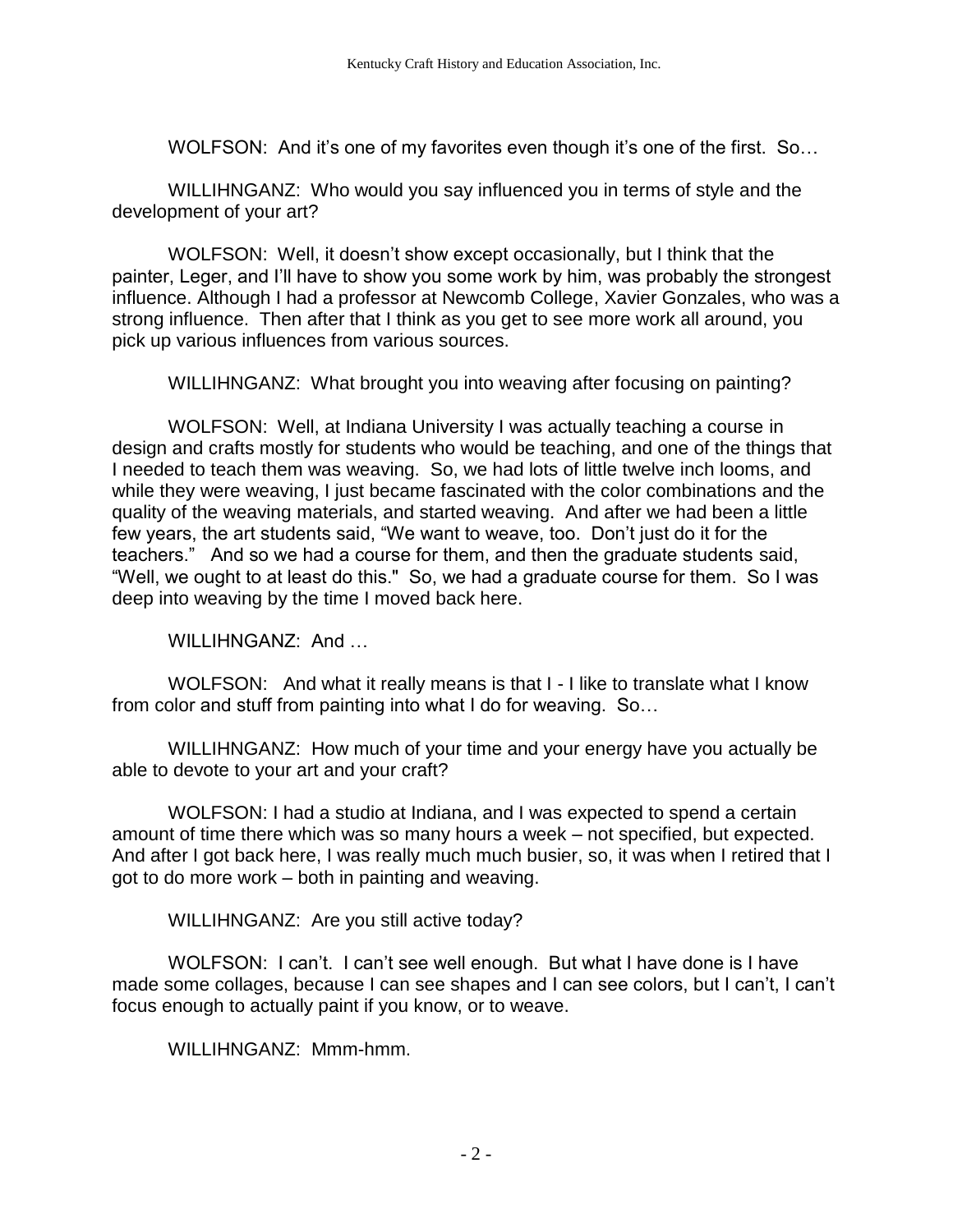WOLFSON: It's a, it's a gift for my ninetieth birthday from my family (laughter  $-$ Wolfson and Willihnganz). We inherited this monstrous affliction. Which, which is very frustrating, but I've learned to do collages very well.

WILLIHNGANZ: You know, I, getting old for me is just a process of learning how to deal with the new limitations on what I can do.

WOLFSON: It is. It is. It's more one challenge after another.

WILLIHNGANZ: It is. And you do. And you just go on, and uh...

WOLFSON: You do, and if you want to see later, I'll show you some of the collages.

WILLIHNGANZ: Okay. That'd be great.

WOLFSON: But I had been doing it for a long time anyway, and just found that this just was something I could continue.

WILLIHNGANZ: Have you received much in terms of awards or recognition or patronage?

WOLFSON: A few. A few. Then I had the Governor's Award one year from from this general accomplishment, and I have the Rude Osolnik Award for one year.

WILLIHNGANZ: Mmm-hmm. Do you consider yourself a success in terms of what you've been able to do?

WOLFSON: The success is being able to do what you want to do. And I've been very fortunate. I've had lots of help, lots of scholarships, lots of people who've helped me, and that's the reward, just being able to do what you want to do for your life.

WILLIHNGANZ: Now, how long, how long did you teach?

WOLFSON: I guess about twenty-eight years in all.

WILLIHNGANZ: Mmm-hmm. And was that a joy for you?

WOLFSON: Oh, yes, of course. It's just great to, to share what you have.

WILLIHNGANZ: Do you still keep in touch with any of your students?

WOLFSON: Yes, here in Murray I had several of my students join the Murray Art Guild, and I've kept up with that. I've been an active member of that since I retired, too, and we have a beautiful new location, and we are really very excited about it. We have a new director who is very imaginative, and so, that's nice, too.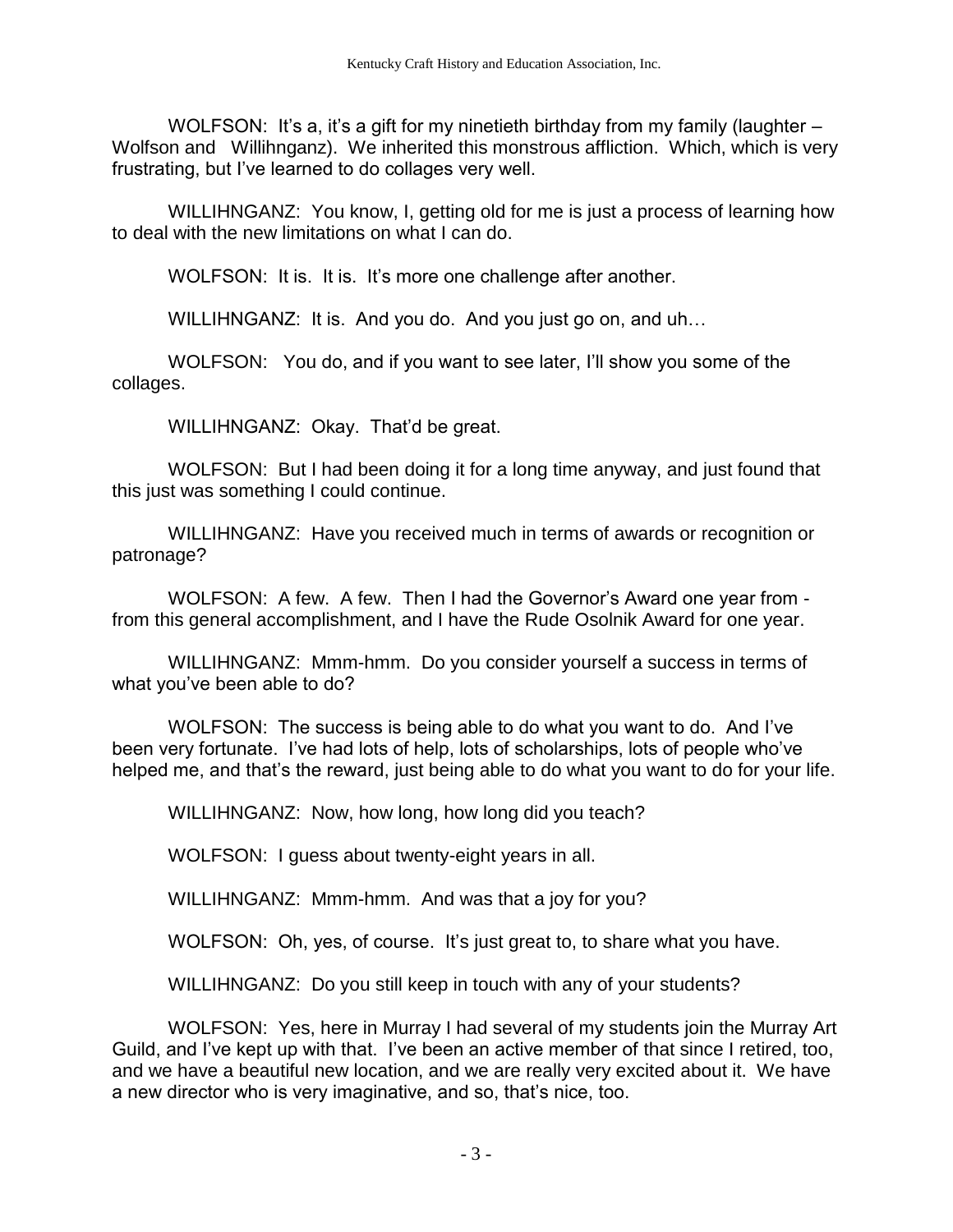WILLIHNGANZ: Terrific. Um, tell me a little bit about what your relationship has been over the years with the Kentucky Guild of Artists and Craftsmen.

WOLFSON: Well, when I first came back here to teach, I started teaching in 1960, and the Guild was set up in 1961 basically. So, the head of the department, Clara Eagle, was one of the teachers, one of the art teachers from around the state from state colleges and also painters like the person who actually, probably did the most to start the Kentucky Guild, Virginia Minish, she was a painter and teacher from Louisville. But Clara Eagle was a really very active member of the Art Guild. She was one of the starters, and she was a busy woman. She was a very good administrator, but she spent long hours. And so she twisted my arm (laughter – Wolfson) to join the Kentucky Guild, and for which I am very grateful, and I got involved and was for awhile, basically involved in meeting the art train when it came through Murray. I was on the faculty in the Art Department and I was a member of the AAW that was one of its early sponsors, and I was a member of the Art Department of the Woman's Club. And, so, I got to help set up the train when it came in. And I don't know whether you know much about the train or not.

WILLIHNGANZ: I know a fair amount. I've read various things about it, and I haven't seen pictures of it, though.

WOLFSON: It was a, it was a kind of a dream in a way, because to say that the railroad would take these two cars, one of which was an exhibition car and one of which was a demonstration car, and the residence for the train director – to take them around the state at times which, basically were convenient to the railroad, but also worked out for us. And they would stay in a town four or five days. And when they came to town someone had to help them get connected with water and gas and utilities of all sorts. And arrange for visitors and for hosts and hostesses and for groups of people to go through the train. And, so, I got involved first with that, and then was on the train committee for awhile. It was, it was a wonderful experience, because they borrowed work from all over the United States for a year to travel around Kentucky and to places that ordinarily didn't get to see an art gallery or art of any kind sometimes. So, it was, it was exciting, but of course the train was losing customers and they were, stopping fewer and fewer places, and so finally, the department in the government in Kentucky, government that had paid for the train for five or six years said,

"You know, we really just can't keep on doing this. It's not, we don't, it doesn't touch enough people anymore."

So, we asked if we could have a year or two, and the Kentucky Guild would start a fair and see if that would help us do what we wanted to do, instead of the train. And so I happened to be, president at that time when we switched from one to the other. And…

WILLIHNGANZ: That would have been...?

WOLFSON: That was, 1967 I think it was.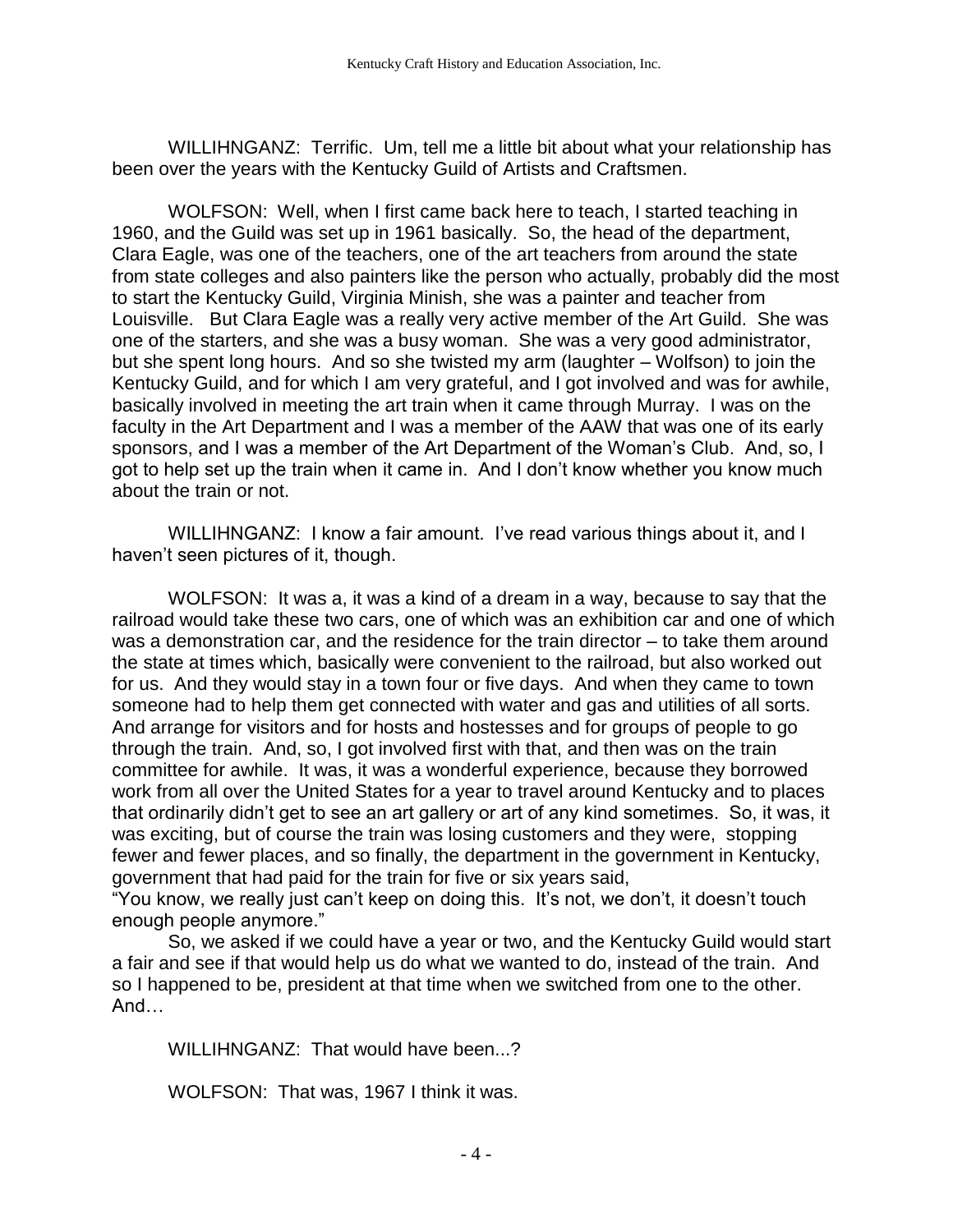## WILLIHNGANZ: Right

WOLFSON: Right around there, and the first, the first fair we had we hired Richard Bellando who had experience with the Southern Highland Guild, and it was basically a craft guild, but we had started out thinking we should include both artists and craftsmen. So, he came and directed the first fair, but they had facilities (laughter – Wolfson) that were very minimal, and I helped get things ready to take up there, was planning to go. And my mother had a very bad accident, and I had to go and leave it to somebody else. They took all of our work that we collected that was going to be in the fair, up there with lots of plastic, and it rained (laughter – Wolfson). So, the people put some of their stuff under our plastic, and then a lot of it got wet, and they had to take it in to Berea College to dry out. So, it was quite an experience to people who did get there, but I didn't get there 'til the second year.

WILLIHNGANZ: The second year that the guild was…

WOLFSON: At that time we had tents - the tents to exhibit - for each exhibitor.

WILLIHNGANZ: I see. Now, the fairs took place after the train or at the same time?

WOLFSON: Yes. Yes, they came right after the train. There had been some fairs in Berea, and they may have been called our craft fairs. I really was not familiar with that, but I understand there were some fairs before, but this fair of the Kentucky Guild was after the train.

WILLIHNGANZ: And was it – when it started was it a juried fair or...?

WOLFSON: Only juried members of the Kentucky Guild could be in the fair, and that's still true. It's still – you have to pass the jury to become an exhibiting member. You can be a member. You can be a contributing member, but you can't exhibit unless you have passed the jury.

WILLIHNGANZ: Hmm-hmm. Now, how many tries did it take you to get juried in the guild?

WOLFSON: (laughter – Wolfson) Not any. (laughter – Wolfson and Willihnganz)

WILLIHNGANZ: Not any? You got to start out in it.

WOLFSON: No, I guess when they started they were happy to have people who were teaching art. That was easy.

WILLIHNGANZ: Well, Susan and Mary both have told me, I think they went through three and four times each to get finally into the Guild.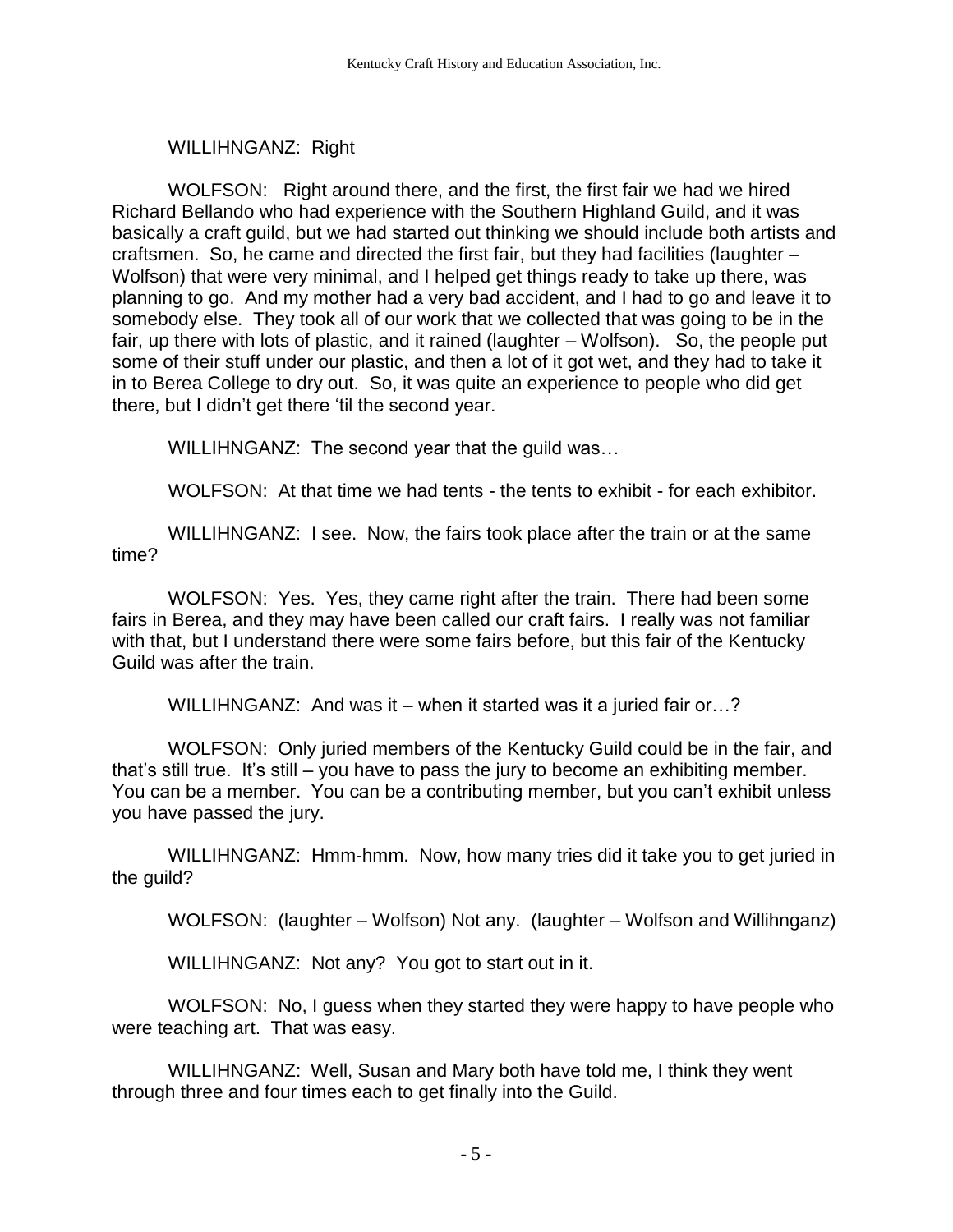WOLFSON: Well, you know, and some juries were really very strict. I think that since I was in some of the first, absolutely first ones, I didn't have a problem.

WILLIHNGANZ: Hmm-hmm.

WOLFSON: But, I would have included more people than some juries, because I thought if people are really seriously interested they have a right to become a member of the Kentucky Guild, but there were different philosophies on that.

WILLIHNGANZ: Mmm-hmm.

WOLFSON: And so we used to have, separate parts of the country where people could bring things, and for a long time Murray looked at - part of the jury convened here at Murray. And we used to meet down at the Murray Art Guild and have the jury select people who were from, basically from this area so they wouldn't have to go all the way up to Berea to get juried.

WILLIHNGANZ: Mmm-hmm. So you sat in on a lot of those juries. You were part of those?

WOLFSON: Mmm-hmm. And disagreed with a lot of them (laughter – Wolfson), but agreed with some of them.

WILLIHNGANZ: Mmm-hmm. And…

WOLFSON: And we had us several members. Fred Shepherd was a member, but Dick Jackson, who taught in the University School and also was the art education teacher, was the president at one time, and we had a large number, because Clara Eagle was so interested. She, she pushed to get members of the department to go on and to get juried in and to be exhibiting members. So, we had quite a number for awhile, but now, other interests have claimed a lot of the people who teach in the Art Department. And some of it probably is stuff that was developed partly because of the work of the Guild - some of the opportunities they have now to work. But the Guild is not foremost in their minds right now.

WILLIHNGANZ: Mmm-hmm. Now, I assume you've made a lot of friends and acquaintances and professional people who you've met through the Guild.

WOLFSON: Yes.

WILLIHNGANZ: Are there people who are in the Guild, artists that you have particularly admired, who you've benefited from knowing, who have helped you?

WOLFSON: Oh, yeah. You know.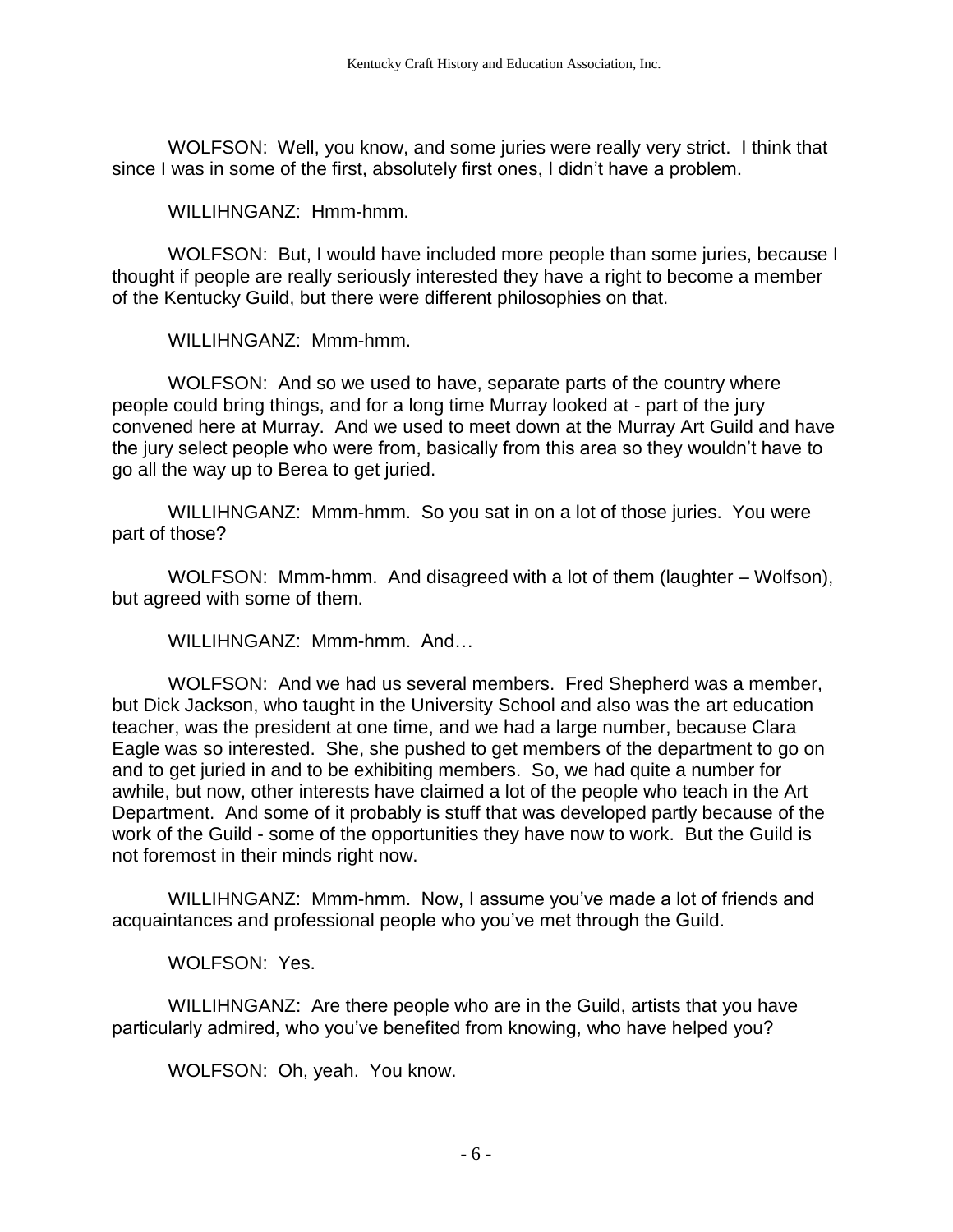## WILLIHNGANZ: Where are those people?

WOLFSON: Great to know Rude Osolnik. He no longer is living, but and people like Neil Di Teresa, a lot of the people at Berea – Lester Pross. Many of the people who helped start the guild were good friends of mine. I, I really, I can't think of them all now. (laughter- Wolfson) I'm not that good. But I had, we had a list of friends, because we went every year. And it was quite a job to go, because when we first set it up, we set it up for four days – Thursday, Friday, Saturday, and Sunday. So we had to go up Wednesday afternoon late and set up our tent and then stay there, these first years that is, through Thursday, Friday, Saturday, and come home Sunday night and get up and go teach at 7:30 in the morning on Monday morning. (laughter – Wolfson) But it was enough fun that we loved to do it. And then later—and when I did that, I used to meet a friend from Paducah, Bob Evans, over at the dam and I didn't drive, we only had one car between us, and I didn't drive. So, my husband would take me over to the dam, and he would pick me up and take me to Berea. And I often stayed at the hotel in Berea, but, later, we were able to, after I retired, we went up, and we had a little trailer, and you could camp out behind your tent for a long time, and people did that. And so they had a lot of fun sometimes at night after the show was over, and get together.

WILLIHNGANZ: That's terrific. Um, so has the guild contributed significantly to your education and your development as an artist?

WOLFSON: I'm sure in ways that I can't put down, I'm sure it did. But I, just the fact that it kept you doing it was the significant, for me, that was probably the greatest significance.

WILLIHNGANZ: How did it keep you doing it?

WOLFSON: Pardon?

WILLIHNGANZ: How did it keep you doing it? How did it motivate you to stay involved?

WOLFSON: Well, it was just a kind of exciting experience to think that you were involved in something that was, all the art teachers felt was so important to Kentucky. And so, for such a long time, so missing in Kentucky. And it, it was just a matter of belonging to something bigger than you are that kept you going.

WILLIHNGANZ: And was the Guild one of the first art and craft associations in Kentucky?

WOLFSON: Yes. I think so. And then some others followed, you know – The Art Foundation in Louisville, and uh, oh, a whole bunch of other things. And the Guild started some of the little, well, workshop centers around the state; especially in eastern Kentucky, in the mountains, that are, some of which, are still going. And it inspired a lot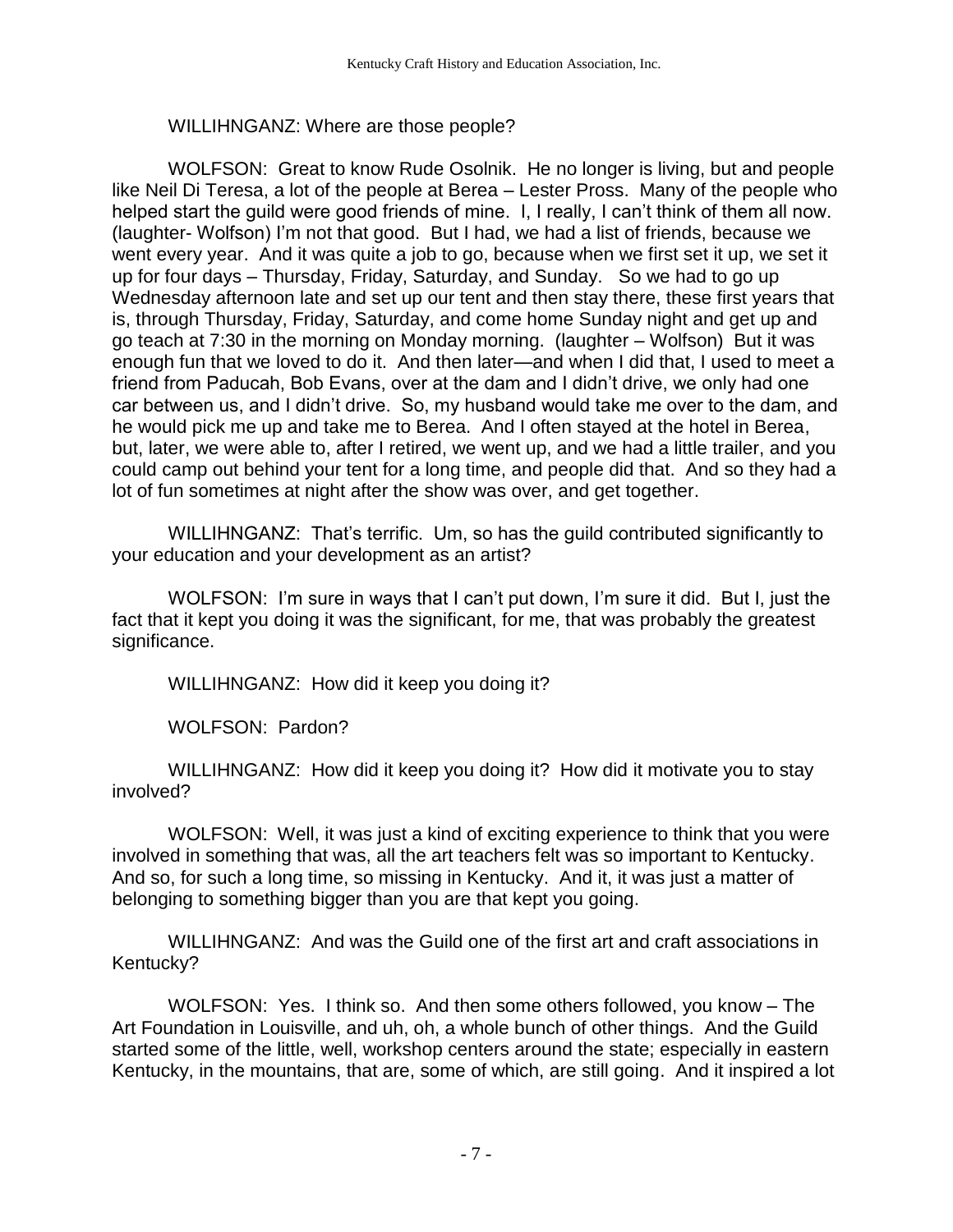more, which were there for awhile and aren't anymore – Paintsville and some other places like that.

WILLIHNGANZ: Okay. Now, in addition to being president of the Guild, did you have other positions or responsibilities that you took on over the years?

WOLFSON: (laughter- Wolfson) Not anymore. No, I've been a consistent member. I'm a Lifetime Member, and a Fellow, they call it, which was granted when we had our twenty-fifth anniversary. But it's pretty far away, and although I kept going to the fairs until, I'm not sure, in the late seventies, I guess, I still, I still, contribute dues even though I'm a Lifetime Member, and I still try to keep up. And when they've had shows in this area, I try to be part of the shows. And I, I don't know how much I help, because I'm not able to do as much as I did. But Susan Goldstein was wonderful in organizing some shows around the whole state. And there would be some in Paducah, and in Cadiz. And even here that Guild members who were contributing members, could participate in, and that was a very great thing. And, but it takes somebody who's really willing to work hard, and Susan did. So, that was after Clara Eagle died. She would have helped, I'm sure she would have. But that has happened in the last fifteen or twenty years.

WILLIHNGANZ: It sounds to me like the Guild is basically a female driven organization.

WOLFSON: It's not really. No.

WILLIHNGANZ: No?

WOLFSON: We had a lot of members from here who were not female: Dick Jackson, Fred Shepherd, some of the art students who were graduating and accepted into the Guild, and we have potters, and a silversmith, and, no, I don't think so. We even had Wallace Kelly was a painter who was, and Neil DiTeresa are painters. We had quite a – I thought it was fairly well mixed. Maybe those are the only ones you heard of, but it was a mixed bunch. And Smith Ross and his wife, both, I guess he was the one who was most a part of it, because he was a wood worker. And she came to the fair because, because he came.

WILLIHNGANZ: Now, the fair you speak of is the annual fair that they do in Berea. Is that correct?

WOLFSON: Well, once it was an annual fair. Now, I think there are two, but don't quote me, because I'm not sure. (laughter- Wolfson) But we, we started one, I think, in the spring, and then we decide to add a fall fair. So, there, I think there's still two. I just don't enter anymore. I can't go up there and be with the booth. So, I don't have anything up there. Now, I did try to be a part of the exhibits, the exhibitions they have around the state, but I couldn't, I can't, I can't go up and take care of a booth.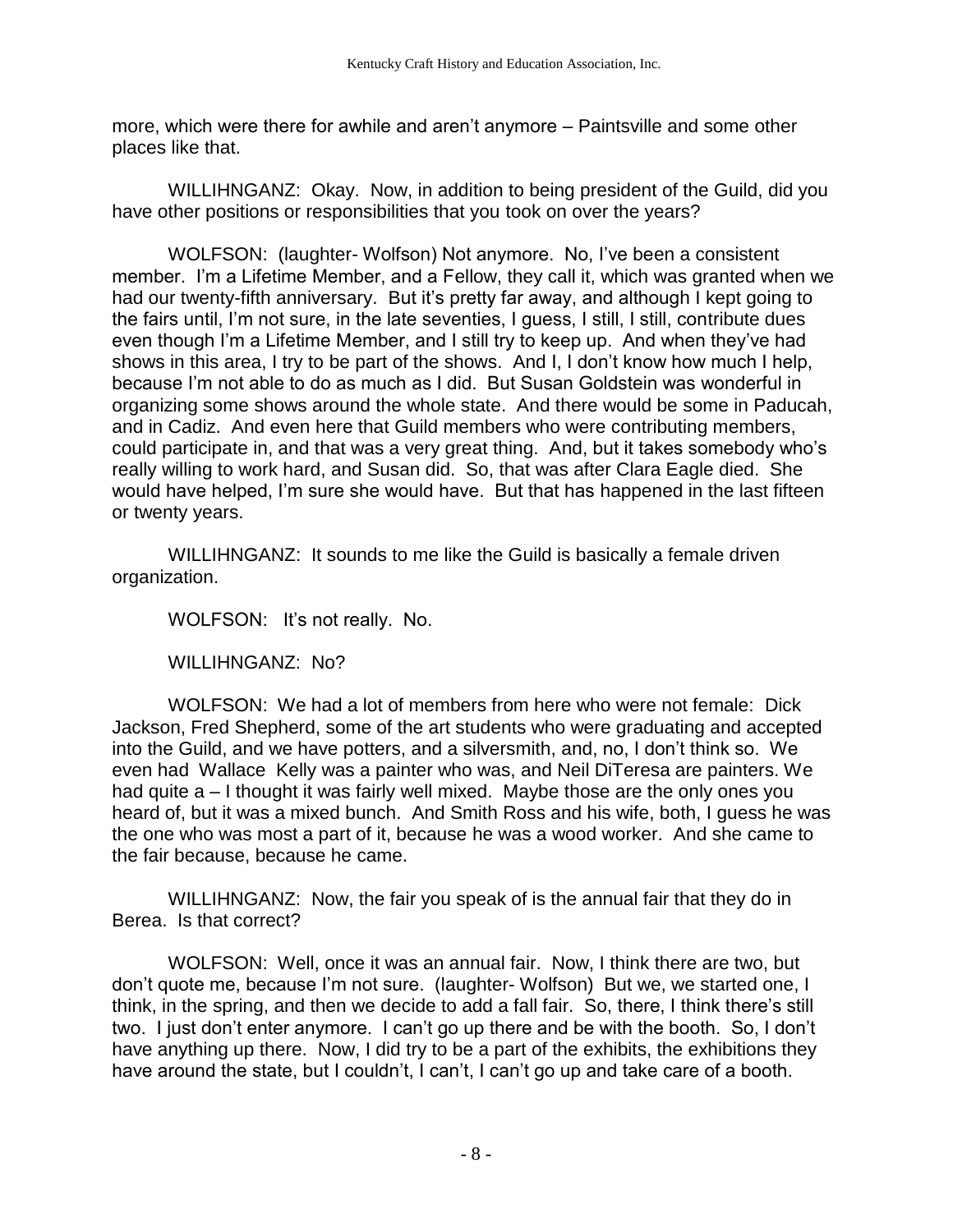WILLIHNGANZ: The fairs that you've had in the Murray area, have, have those been a regular event or just whenever someone feels moved to do it?

WOLFSON: We had a, for awhile, we had a sort of a sub-group of the Kentucky Guild here. And, I think, I guess, for lack of leadership it did just, gradually vanished. And I don't know what happened around the rest of the state. I think Bowling Green had one. I don't know whether it still does or not.

WILLIHNGANZ: You still stay in contact, though, with the local Guild members.

WOLFSON: Yes, the ones that I know, but you know, there are an awful lot of new ones. (laughter- Wolfson)

WILLIHNGANZ: Are there an awful lot of new ones?

WOLFSON: Yeah. There are a lot of new ones in the art department that I don't even know.

WILLIHNGANZ: Yeah, I'm sure that's true. Um, historically speaking, how significant would you say the Guild is in relation to other arts and crafts organizations?

WOLFSON: I don't know that I'm able to judge, but I think it's still a part. Actually, we have more cooperation between our organizations since so many have sprung up. The Louisville always had a craft guild, and it had wonderful art education. Martha Christiansen was one person and John Begley at the Tower Association. Louisville always had – it was a leader in, in having art available. And, but since then, uh, Phyllis Brown organized the Art and Craft Foundation in Louisville, and Lexington has had a lot of activity in organization. And now, for shows the different organizations around the state cooperate a lot, and the Kentucky Guild was part of that.

WILLIHNGANZ: Have you seen any significant competition for resources or recognition among different arts and crafts organizations?

WOLFSON: I'm not aware of it. There might be, but I'm not aware of it. I suspect there is. There's bound to be. People are people. (laughter – Wolfson and Willihnganz) But I don't, I don't really know of anything. And I forgot to mention, there's another organization. Now it just flicked through my mind, and it's gone again. But, anyway, I was going to say: I think that probably the craft market – do you know the, the Kentucky Crafts Market that takes place in Louisville in late January or early February, it's nationally known. And it's called Kentucky Crafts Market, and a lot of the people who have belonged to the Kentucky Guild also belong to, also are members of the Craft Market. And they send work to the Market in Louisville, at that time, and people come from out of the state to buy things from that Market.

WILLIHNGANZ: Hmm.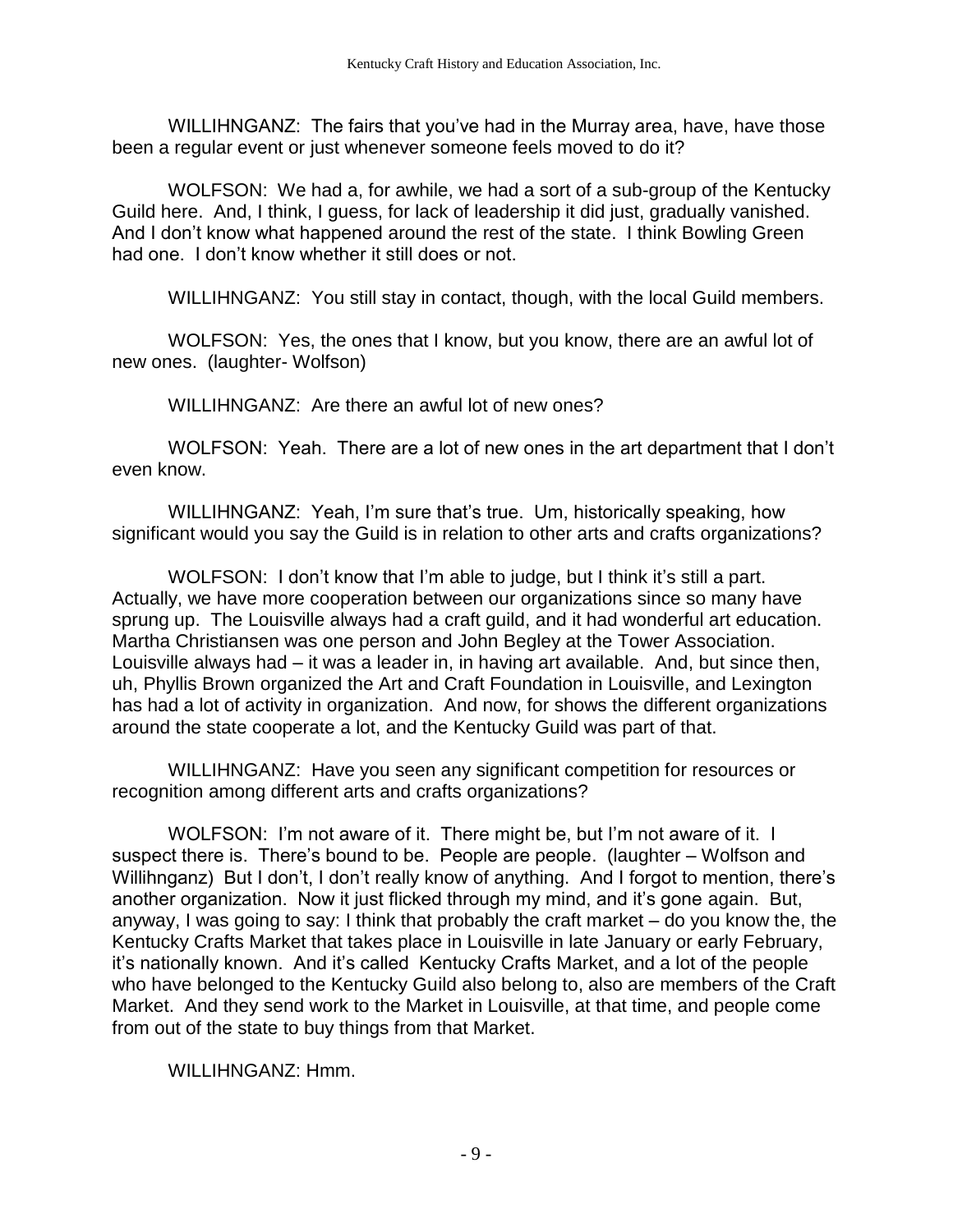WOLFSON: Which is, which is an outgrowth in a way of, the Kentucky Guild.

WILLIHNGANZ: Yeah, I'm sort of aware of that market, and, of course, the biggest thing that gets play is like the St. James Art Fair.

WOLFSON: Well, of course, and that's Louisville. I think Louisville may have had that even at the time the Kentucky Guild was started.

WILLIHNGANZ: Yeah, it, it's very dominant in its influence.

WOLFSON: Yes.

WILLIHNGANZ: But I don't know how many Kentucky artists actually get in to the St. James Art Fair.

WOLFSON: Well, they probably, I don't even know if they restrict it to Kentucky, to Louisville members, or if…

WILLIHNGANZ: Yeah, they don't. I mean, there are artists from all over the country who come to that…

WOLFSON: Okay.

WILLIHNGANZ:…that art fair, and it's, it's pretty amazing, but it, it's so thronged it's very hard to get in to even look at the stuff, because it's so packed when, people go. It gets bigger every year. It just keeps expanding. It's terrific.

WOLFSON: Well, that's good. That's good. And then we used to sometimes participate in other fairs. The Banana Festival used to take place in a Tennessee, I'm trying to think where. Can't think. Anyway, it was the place where the, Bananas used to come in from South America, and they would, there, be divided and sent out all over the country. It was their reassembly place, and so they used to have a fair at one time in the summertime usually or early spring, and at least once or twice the Kentucky Guild had a contingent up there. But that's really hard. (laughter – Wolfson) That's very difficult. It's hard to sell, we are an arts and crafts organization and we do promote both, but it's easier to sell crafts in a market than it is paint or drawing, or prints, or things like that.

WILLIHNGANZ: Why do you think that is?

WOLFSON: Because most crafts are useful objects, and people don't really see the, they don't see the usefulness of painting and drawing and print making in their lives. Although, of course, painters and print makers all think they are very important (laughter– Wolfson), but ordinarily I think it's the utility that sells the crafts.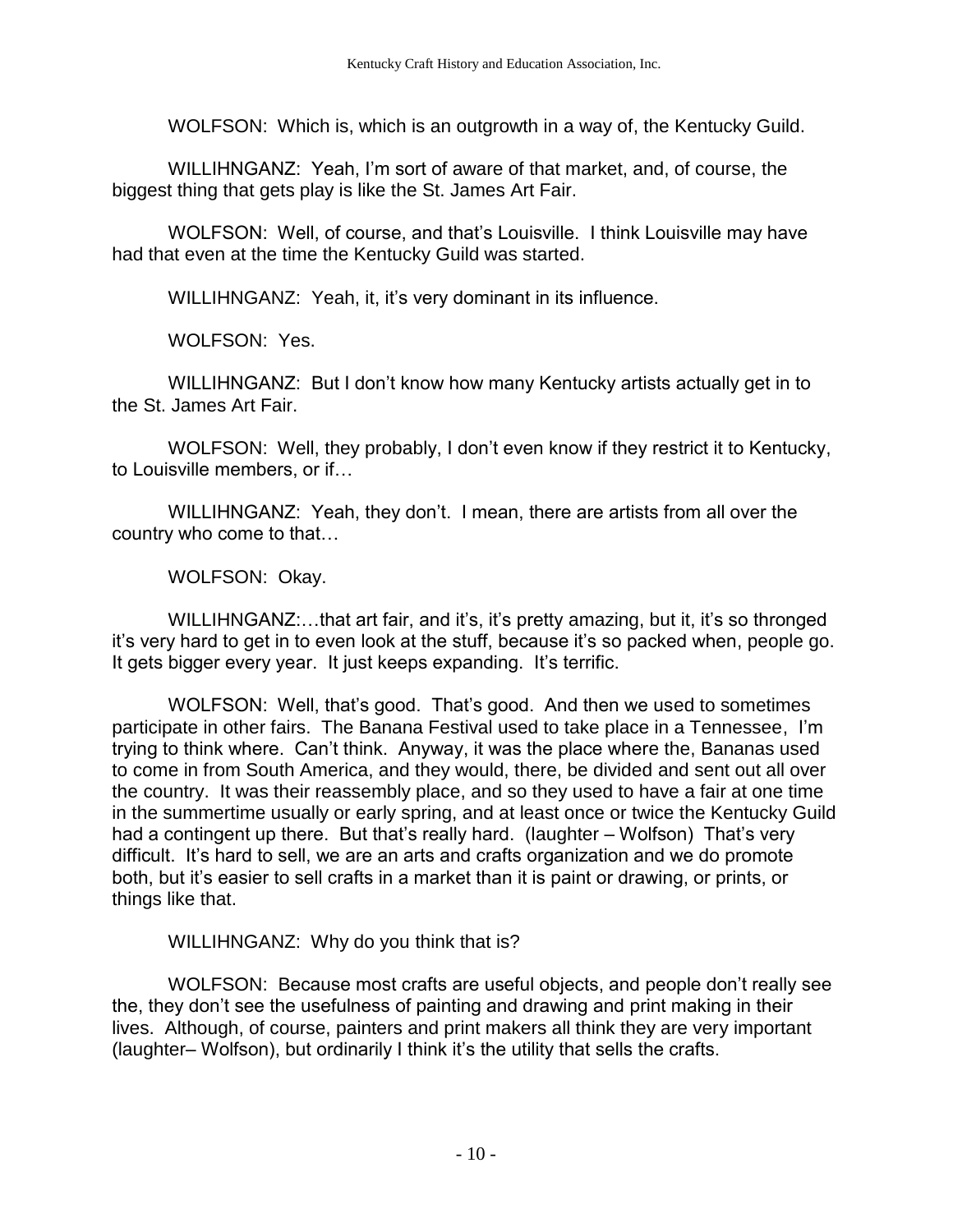WILLIHNGANZ: Yeah, and I think the crafts, I don't know, this is personal opinion, but I think the crafts are easier to use as gifts.

WOLFSON: That's right. That's right. You don't have to worry about…

WILLIHNGANZ: I would never presume to give my wife a picture. (slight chuckle – Willihnganz)

WOLFSON: That's right. That's true.

WILLIHNGANZ: But I can give her a sweater or blanket or a lot of other things.

WOLFSON: Yeah, or a pot or…

WILLIHNGANZ: Pots – she loves pots.

WOLFSON: Yeah.

WILLIHNGANZ: And I know, I have a feel for what are pots.

WOLFSON: Or a silver spoon, or anything. Yes.

WILLIHNGANZ: Yeah, that's true.

WOLFSON: That's true.

WILLIHNGANZ: That is true. Okay. How do you feel the Guild has been doing in recent years, and how do you think it's doing right now?

WOLFSON: I don't think I'm a really good judge. Honestly. I think it's remarkable that it has survived, because it isn't a subsidized, totally subsidized organization. Now, it does get a lot of help, and it certainly got help from the beginning from Governor Combs, and from, Kentucky departments, and the Courier Journal. It was amazing how many people helped to get this started. But to keep an organization going without a foundation backing, without something like that, is extremely difficult, and it's had its ups and downs. But I think it's remarkable that it still exists, and still operating very well.

WILLIHNGANZ: Mm-hmm. Do you think it has relevance to young artists who are just coming out of school and just trying to get established?

WOLFSON: I think so. Yeah, I think that's a, I think that's a good reason for it being if there were no other.

WILLIHNGANZ: What do you think it provides them?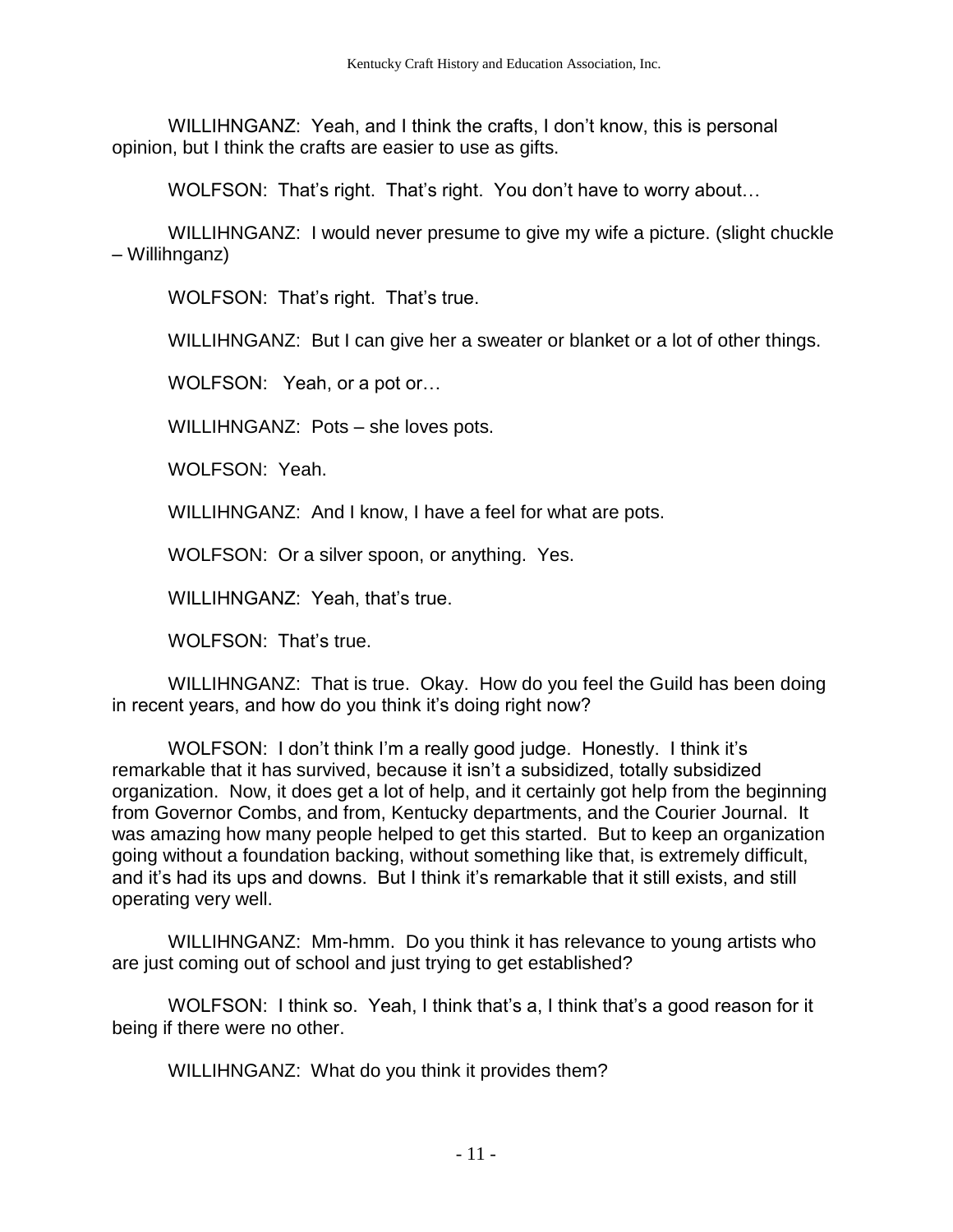WOLFSON: Well, it provides them with exposure, but it also provides them with the experience of seeing the work of other people and seeing a little about how people look at things and deciding for themselves what they think is important.

WILLIHNGANZ: Mm-hmm. Have you yourself mentored other, younger artists who've come up through the quild?

WOLFSON: I don't think I'm (laughter – Wolfson) I don't know. I can't remember whether I might have or not. I have some here in Murray, but I, I couldn't say that I have an…and yet, in a way, I have helped. The one person I met, that I have a picture of that I think I should tell you about, was Naoma Powell, and she had taught in, I think, in New York state, but she went to, she got a scholarship to Scandinavia, and got in the folk schools there. So, she came back to teach at Hindman, and what she did was set up a weaving cooperative and eventually took it up to Vest, Kentucky which is a little community outside of Hindman. And, you know, she just was a, she's a remarkable woman. She has a different one now, out in Columbia, Missouri. But I remember her coming in to the Guild Fair and bringing a chair maker who has now become fairly well known – Chester um, I can't think of his last name. And she had brought his chair and his working materials, because he was going to do a demonstration at the fair. And she was also scheduled to do a demonstration, but his work took so much of her little truck that (laughter – Wolfson) she had to borrow a wheel to demonstrate pottery on from Berea College. Because she had brought this extra craftsman in from out in the eastern Kentucky hills.

WILLIHNGANZ: Looking back at the history of the Guild, who would you say were the major personalities who really influenced that organization?

WOLFSON: Well, I think, Virginia Minish who actually had the inspiration that the teachers and artists around Kentucky took up and got interested in. She was a painter and teacher in Louisville, and she, she really, she really started it. But then from there, when she got the grant of the two trains, the gallery train and the demonstration train. Then Berea was very much a part of it, and Les Pross and Rude Osolnik and, a couple whose name I knew very well because I knew them here. Just Berea was just loaded with people who helped with the train. Did you learn much about the train?

WILLIHNGANZ: I'm just starting to really read about it and research it, and I haven't seen pictures of it. I know people have pictures.

WOLFSON: It was a remarkable enterprise. They gathered work from artists and craftsmen from all over the United States who lent them a piece for a year, and that traveled around in the gallery that Mrs. Minish supervised the—what would you call it – the setting. She had it fixed so that the things that some of the pots and baskets and things sat on were also storage places for them to be stored between places when the train would be traveling with them. And uh, they lent pieces for a year, and those things traveled around, and then next year they got a whole new set of things to travel around.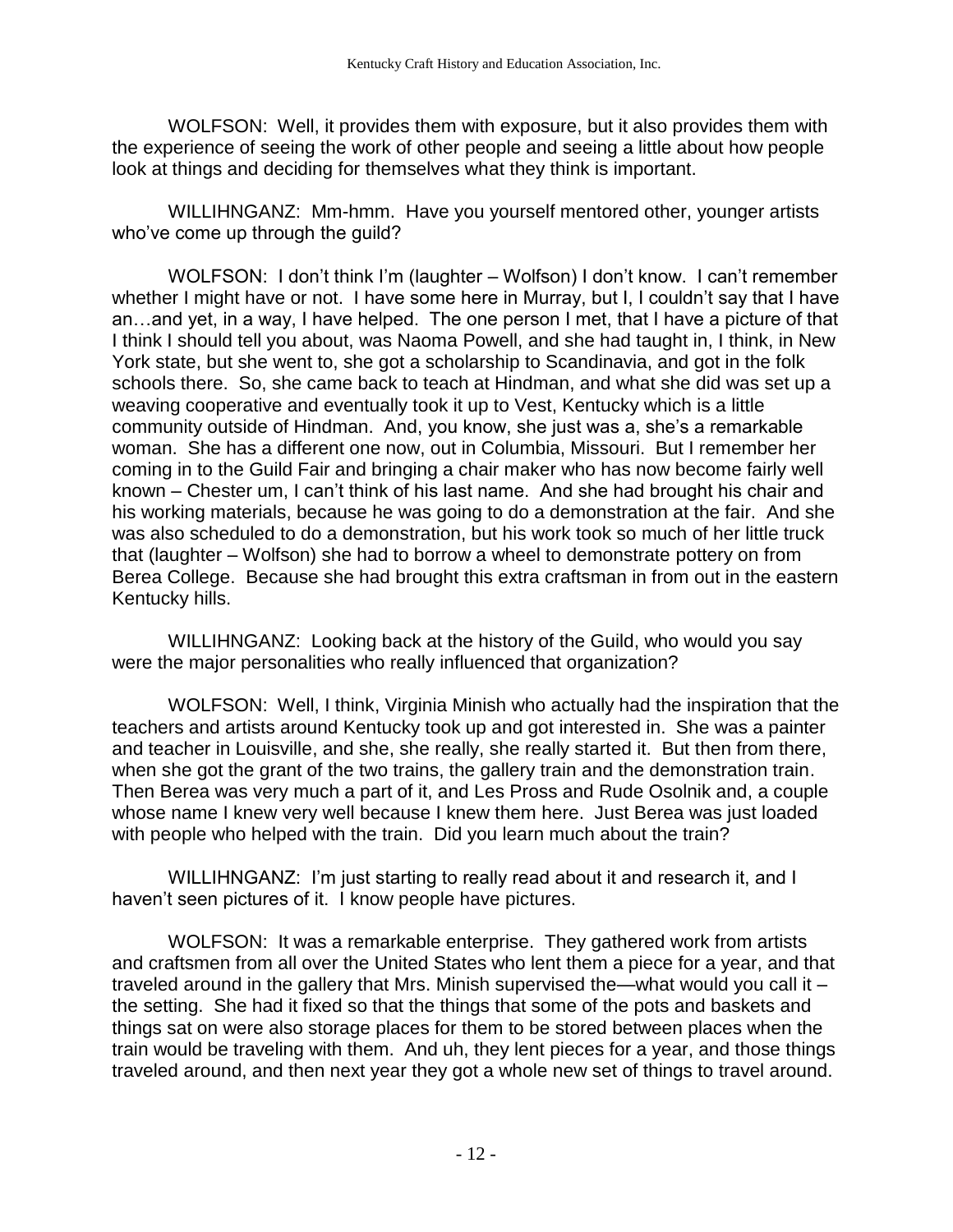And as we said, we met them here and helped them get set up for the four or five days they were here.

WILLIHNGANZ: Now, they aren't set up for sales, per se though, it's more....

WOLFSON: No, it was demonstration and exhibition, and that was the whole principle - was to let people who would be close to a gallery or a place that would show them, tell them, where they knew a little about art, would get to see it. Murray was not as bad off as a lot of places, but it came here because it was on the route, and because they could bring school children in and other bus loads of people, too. But I think it was a remarkable experience. And one of these chairs I think, like the one I'm sitting in, was in one year's. They had, I think it was basically wood and maybe furniture, I'm not sure. And so, it left and traveled for a year (laughter – Wolfson) on the train.

WILLIHNGANZ: Wow. You didn't make this chair, though?

WOLFSON: Oh, heavens, no. This is Victorian furniture that my husband inherited from his family. And, he and his wife bought this furniture when they were living in Boston, which is early American, and it is much like what I would have bought had I been buying furniture. But once it was here, you know, I like, I like this too, but I much prefer simpler furniture – it's what I would have chosen in the first place.

WILLIHNGANZ: What do you see as the future of the Guild? Where do you think they should go in years to come?

WOLFSON: Now, that is, I don't know. That's a very big question. I just don't know. I – it takes a lot of dedicated people to do what they might do which is still more exhibitions and so on. But I think to continue the fair and maybe some exhibitions around the state, but I think, I think it's up to the people who are now part of it to decide where they should go.

WILLIHNGANZ: Do you feel like the thrust of the guild should be towards getting ever increasing levels of quality production, or should it be in spreading the use of crafts and arts out to a broader audience and a broader (unintelligible)?

WOLFSON: (laughter – Wolfson) Both, I think, and I think they have raised the quality of crafts in Kentucky, significantly, and, it's very interesting. Now, it's interesting that this was an organization that from the beginning wanted to include eastern Kentucky traditional crafts as well as the more artists, the products of artist craftsmen which were basically college organized. So, you had in the Guild, people who were accepted for exhibition, were people who knew the traditional forms of making furniture, of weaving rugs and things like that, and of basketry, and traditional, completely traditional crafts that were not original pieces, you know, one-of-a-kind or anything like that. They were just well done pieces that were done traditionally. That was a way of conserving that, because most crafts were moving in other countries as well toward the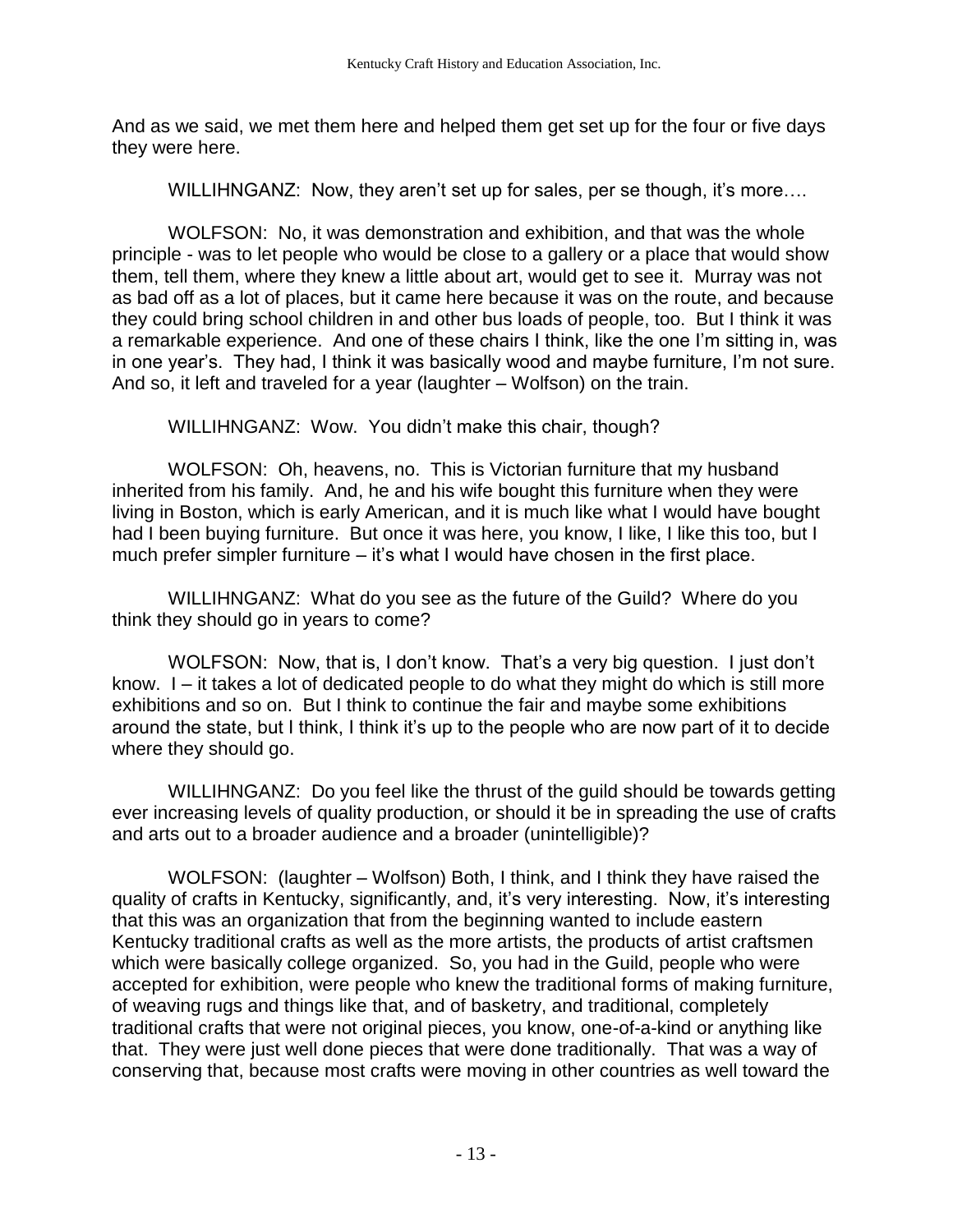original, toward the one-of-a-kind artist production, in the way of pottery, and weaving, and things like that.

WILLIHNGANZ: Hmm. Interesting. So, you don't favor a one-of-a-kind approach?

WOLFSON: Pardon?

WILLIHNGANZ: You don't personally favor a one-of-a-kind approach?

WOLFSON: Oh, of course I do. (laughter – Wolfson) Of course I do. I think, that's my interest, has been my interest, but I commend the guild for also including the traditional craftsmen and preserving a traditional in good crafts, because I think it's a good influence on all of us. Does that make sense to you?

WILLIHNGANZ: Yeah. Yeah, I understand, and I agree with you, and I don't consider myself a craftsman per se, um, but I've built furniture uh, and a fair amount. I've built the bed we're on, and I've built the dressers and the cabinets and mirrors, wooden mirrors – frames, extensive things, and a fair number of other items.

WOLFSON: Yes.

WILLIHNGANZ: But I would not pretend that uh, that I could uh, I could seriously contribute to the world significantly, by doing this. I go to craft fairs, and I always go to the woodworkers shops, of course, and I'm dazzled by these guys. I mean, I watch what they do, and it's just, I can't even begin to do joinery the way they do it, and it's astounding to me to see…

WOLFSON: I think you need both. I think probably the one-of-a-kind get off on a tangent, but, they do sometimes discover things and introduce things that the traditional craftsman might not have thought of or might not have realized was possible. So, I think it takes both.

WILLIHNGANZ: Yeah, well, I was…

WOLFSON: And you have to have good craftsmanship. We do, Murray State, I know, has had really fine woodworkers who teach, and their objects may be a little kind of humorous. They may be a little bit designed, you know, look a little bit modern or whatever, but they do stress doing things, putting things together right. So, it takes both, I think.

WILLIHNGANZ: You know, we've seen in Louisville in recent years a lot of growth and a return to the downtown area. We're having a real build up and a real resurgence.

WOLFSON: That's right.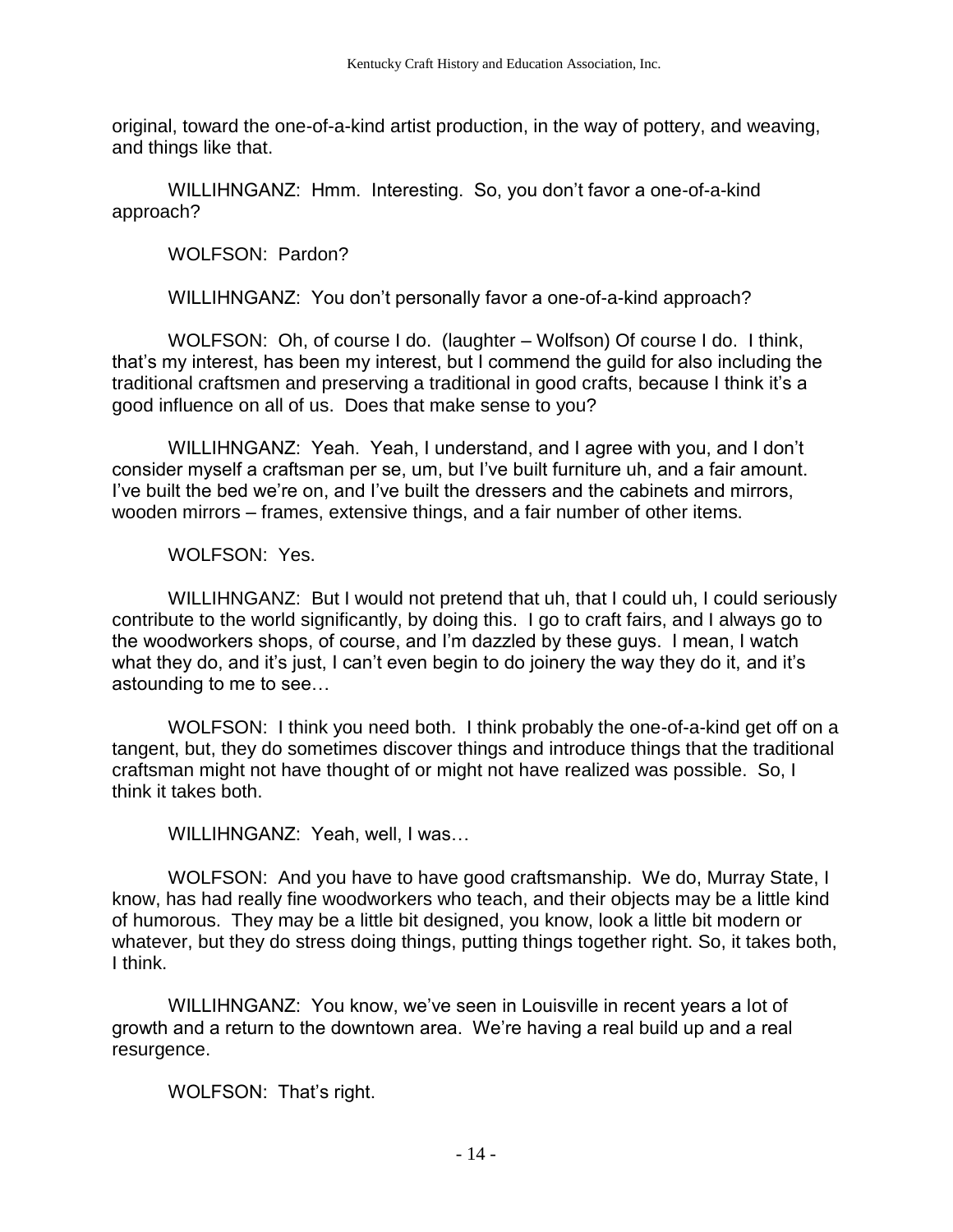WILLIHNGANZ: We're looking at building this rather gargantuan building, uhhh, called Museum Plaza. I don't know if you're aware of this or not, but it will be the largest structure in that geographic area….

WOLFSON: Oh, my goodness.

WILLIHNGANZ: ... like by many stories, and up on the, up on the main it has, it's like a three legged chair with a platform on it and then a shooting tower that comes out of that. And on the platform area they're actually going to put museums, and the University of Louisville is going to put their glass blowing shops on that level,

E: Ooo!

WILLIHNGANZ: So, they're going to have live glass blowing up there. And it's going to be very large and very expensive if all the funding falls in place and everything happens and it actually gets built. But looking at what's going on in Louisville, I'm wondering if other smaller areas such as Murray and what not, are experiencing the same sorts of development of crafts as a, as a, community.

WOLFSON: I don't, I think maybe, I just, I think I don't know well enough, but I'm not aware that they are. I think that some crafts are growing, but I think that others have followed the trend across the United States of dropping some crafts, like weaving, and I don't know whether they'll recover it or not. But they do still have some, I think maybe today. They may not agree with me, but I think maybe today's emphasis is on painting and print making uh, in this art department, although they still have some basic craft work in some areas.

WILLIHNGANZ: Mmm-hmm. I've been looking sort of, it's sort of curious to me, that the whole movement toward craft fairs…

WOLFSON: Yes.

WILLIHNGANZ: …and the development of crafts. It's somewhat similar, if you will, to, to the whole movement toward Farmers' Markets.

WOLFSON: Yes.

WILLIHNGANZ: And you know, it used to be a hundred years ago or two hundred years ago…

WOLFSON: Yes.

WILLIHNGANZ: …that crafts were what you did to live. If you needed a basket, you wove yourself a basket.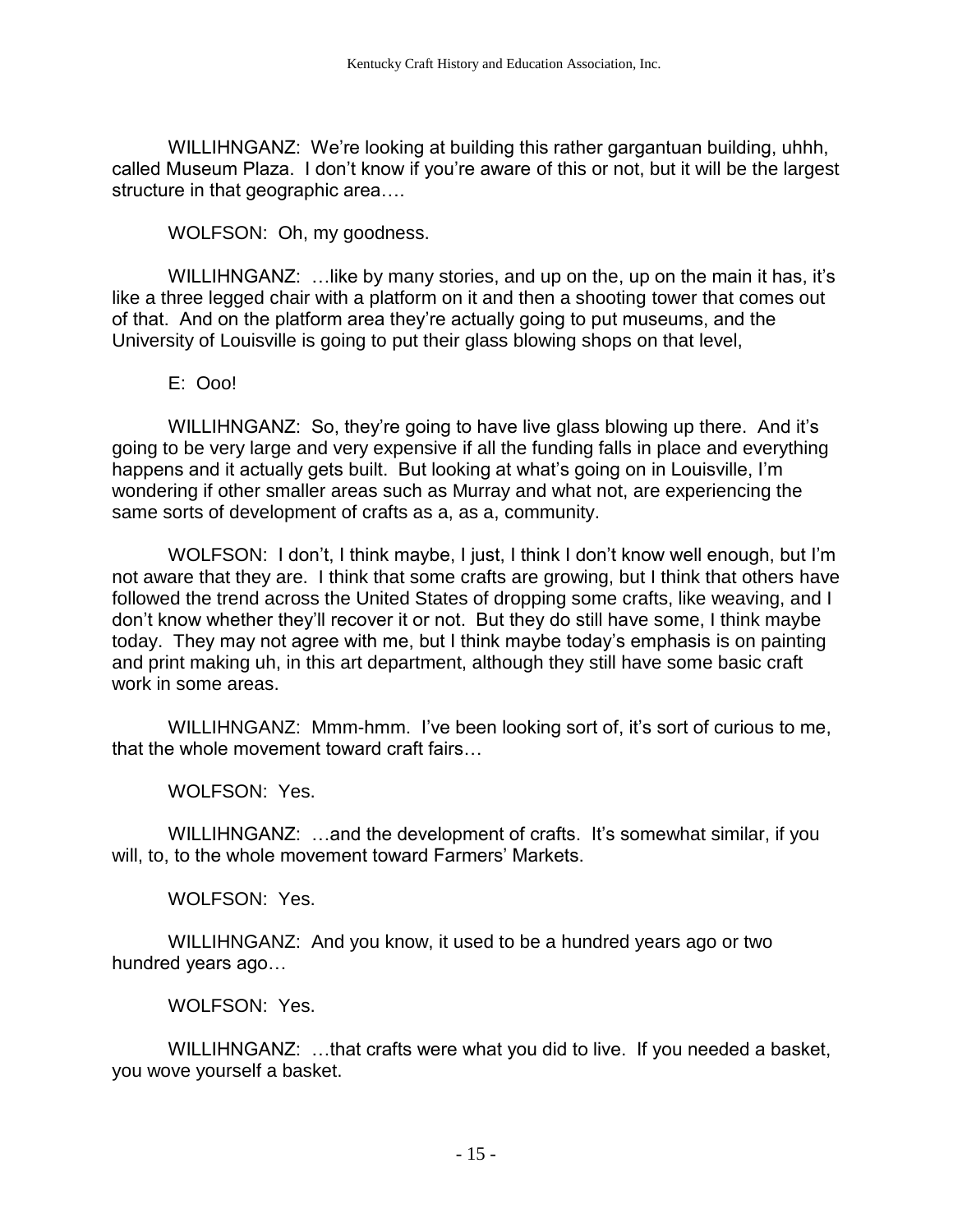WOLFSON: You needed it, yes.

WILLIHNGANZ: You needed it. You needed a chair to sit at, and you cut yourself one and made it look as good as you could, and now, all the chairs get made in China.

WOLFSON: That's right. (laughter – Wolfson)

WILLIHNGANZ: And a few guys in the foothills of uh, of uh, Virginia or where ever, carve out some really terrific looking chairs.

WOLFSON: Yes.

WILLIHNGANZ: But they become an art form, really.

WOLFSON: Yes, they do.

WILLIHNGANZ: And uh, similarly the foods are being mass produced by these huge farming conglomerates, and we get the little farmers who are growing the stuff that doesn't have pesticides and doesn't have other things is more locally produced.

WOLFSON: But they're coming back.

WILLIHNGANZ: They are coming back, but it's a different sort of farming. I mean, my wife and I belong to a farming coop, where we pay at the start of the year, a flat fee, and then we get from the group farmers.

WOLFSON: Yes, that's great.

WILLIHNGANZ: It is. It's terrific.

WOLFSON: We have one here in Murray, too.

WILLIHNGANZ: Yeah, yeah, they're springing up. And Farmers' Markets – there's one in St. Matthews that just opened, Lord, I think, three months or so ago, and you can't get a booth in it anymore, because every booth is filled. (laughter – Wolfson) And there are hundreds and hundreds of people there every Saturday.

WOLFSON: That's amazing.

WILLIHNGANZ: It's truly amazing, and, I see it as a very good thing, but I'm aware it's a reaction of what's happening. We've all become the Kroger nation in terms of food consumption.

WOLFSON: Yeah. Well, and also, there's, smaller farmers take better care of their land, and so, environmentalists really are interested in that, too.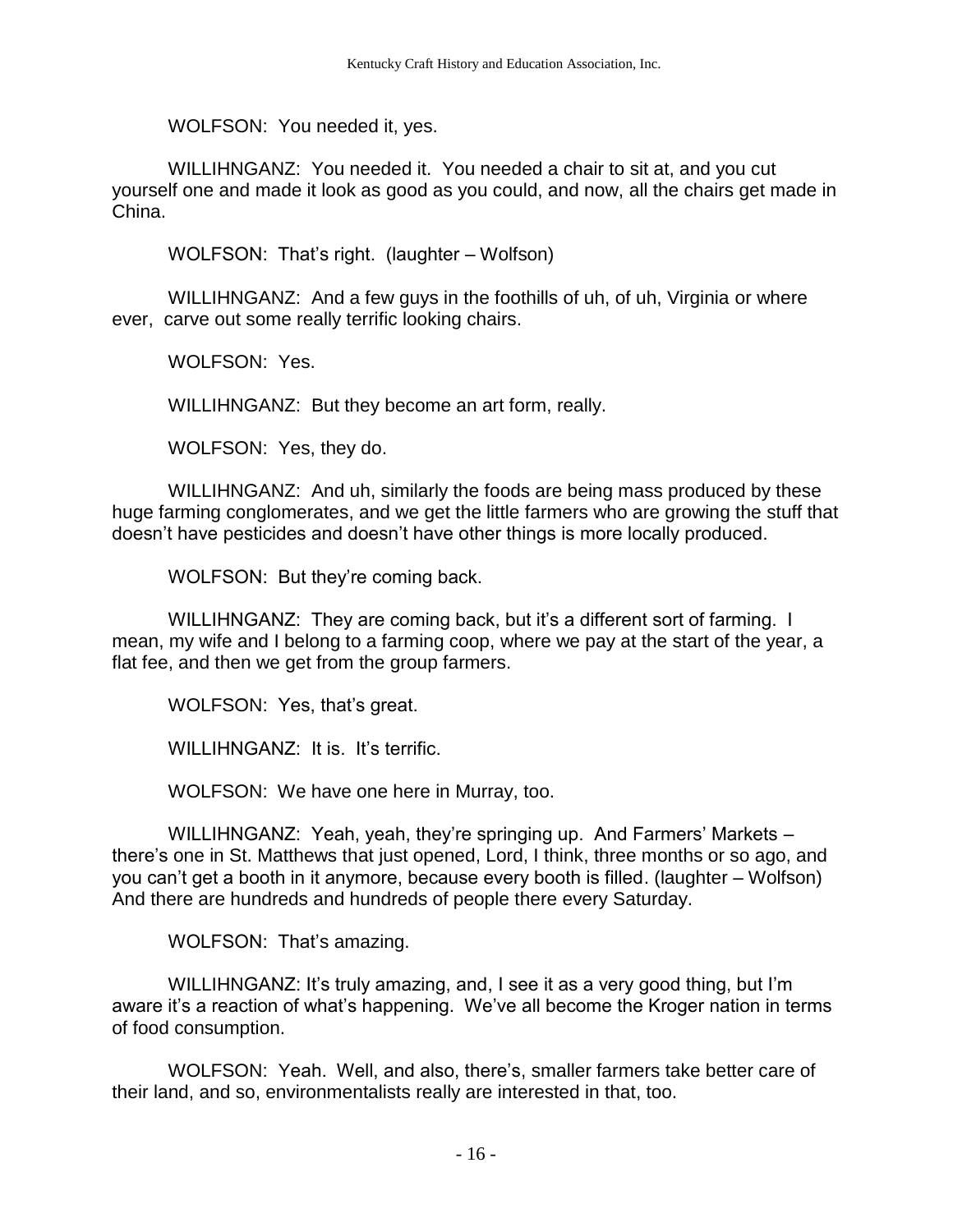WILLIHNGANZ: Sure.

WOLFSON: Because, uh, the big commercial, I don't like to call them farms, the big commercial growing places…

WILLIHNGANZ: Yeah.

WOLFSON: Simply, don't have that level of interest in keeping the land. All they want to do is produce stuff, and at whatever cost.

WILLIHNGANZ: It's a very bottom line concern.

WOLFSON: Yes, it is, and I associate, I don't know if everybody does, but I associate quality of the product itself with the care of with which it's grown, and, I would rather buy from a Farmers' Market than I would from a big organization even though it might cost more, because I feel it's just, it's just, done with more care.

WILLIHNGANZ: Mmm-hmm. Yeah, I think it is, and there is so much of our food that comes to us from such a long distance away.

WOLFSON: And that's a waste, really. It's a terrible waste.

WILLIHNGANZ: It is. It is. That's the truth.

WOLFSON: Well, (laughter – Wolfson)

WILLIHNGANZ: Yeah, are there other things that you'd like to,…

WOLFSON: Well, I was just thinking that there's another thing that they did do, and not only did they encourage, the keeping up of traditional crafts in eastern Kentucky particularly. Although anywhere in Kentucky that could be important, but they also encouraged art forms which were just a matter of primitive having to make something that said something about the way they looked at life. Like Edgar Tolson or some of the other people who just carved figures because they wanted to, not because they felt themselves artists or not because they had to sell them or anything, but just liked to make three dimensional representations of things they saw, which I think is something that sometimes it's overlooked. But that primitive kind of, you call it primitive, but that very basic sort of sculpture has become much more popular in recent years. We've become much more aware of how much of human personality is put into it, (laughter – Wolfson) rather than just needing so called artistic standards.

WILLIHNGANZ: Mm-hmm. Do you think craft work is primarily a way for people to get their inner needs met some how?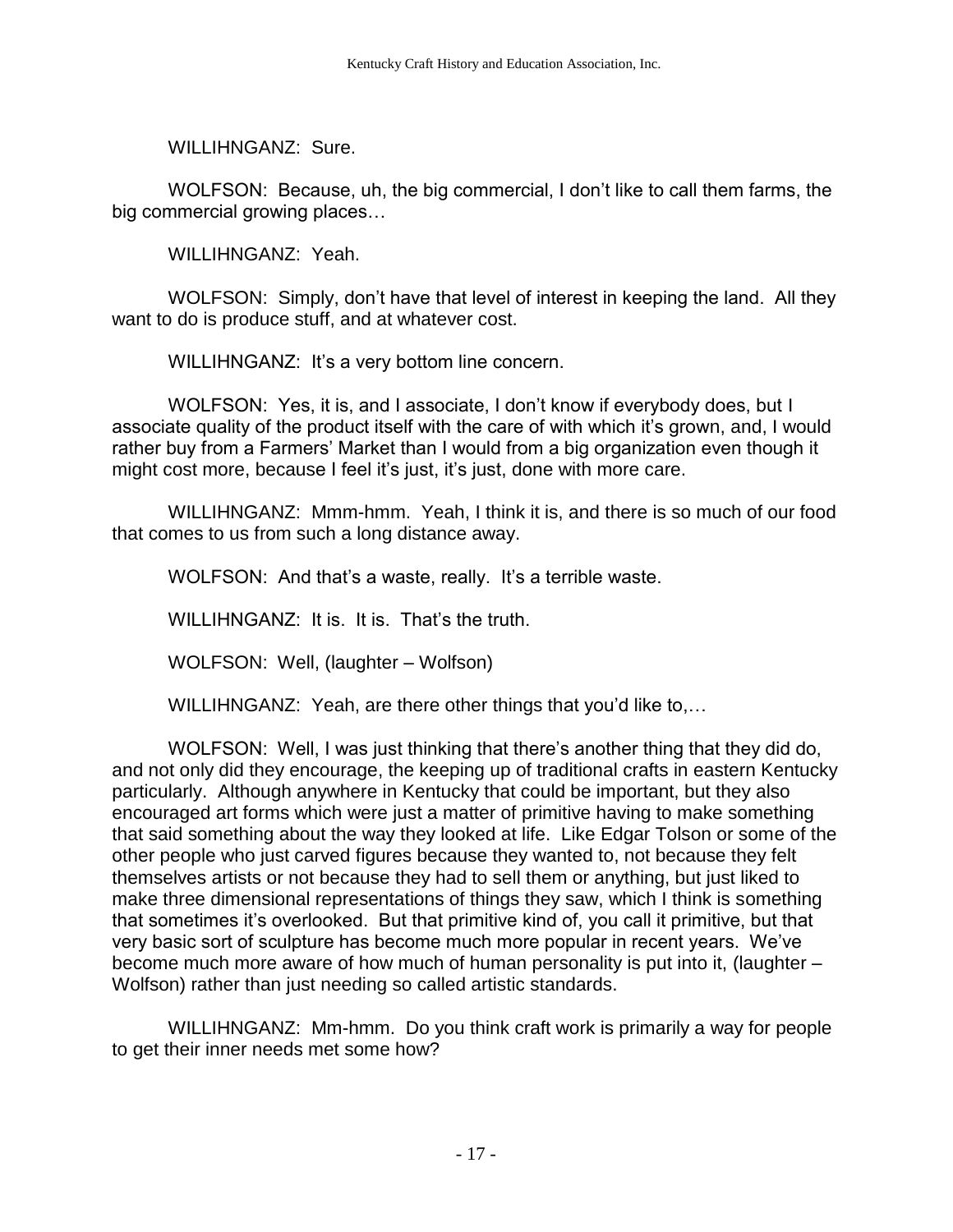WOLFSON: Well, yeah, I think it's of several. It's to meet the need for, in the first place, for carrying or using – useful things, and I think it's important for people to make things, you know.

WILLIHNGANZ: It seems to me, I talk to these artists and I ask them, you know, " How did you get into your particular form of art, and what made you choose this particular area?" They said, "Well, you know, my aunt gave me these colors, and I sitting down playing with them, and I just got more and more involved in it, and I just got fascinated with the work and I couldn't stop doing it."

WOLFSON: Well, you are talking about the world around you to some extent, with those paints. You're, you're maybe talking to yourself, but in a way, your putting down something you think just like you might with words, or with a, I can't think what else, but (laughter – Wolfson) but, with dance or with, you know, make–believe plays that children make sometimes.

WILLIHNGANZ: In your work that you've done, what's been the hardest thing that you've had to overcome?

WOLFSON: Sometimes, it's too skillful. I-I don't say that, but you, you don't see all the things that I see that I've done. But sometimes you get so that you do things too easily. You can make things do what you want them to do too easily, and I think that's a danger. You become too slick, if you want to put it that way. It's, it's comparable to literature I think sometimes. You end up by having things that you're, just commonplace, because you're not challenged to do something that's hard and different. You have to keep your mind focused on what it is you really want to do, not whether you want to just paint something that's going to just look good enough to get in the show, and this and that and the other. Does that tell you what I'm, what I think is hard?

WILLIHNGANZ: Yeah. It does, and I get a censor. It's interesting, because I ask each person, I try to ask the same question at some point in the interview, and I hear such differing things. I was talking with uh, you know Marie Hochstrasser?

WOLFSON: Oh, yes. I know her.

WILLIHNGANZ: I said, you know, "What's the most difficult thing you've had to overcome in mastering your craft?" And she said, "Talking to people."

WOLFSON: (laughter – Wolfson) Well, I'm a teacher so that gets easier. (laughter – Wolfson and Willihnganz)

WILLIHNGANZ: Well, it does, and my wife, my wife was very shy growing up, I think, in a lot of ways. She was shy when I met her, and she became a teacher, and it amazed me, because she just brought this part of herself out. Now, she's the Provost to the University, and she talks to groups constantly, and, just goes into groups of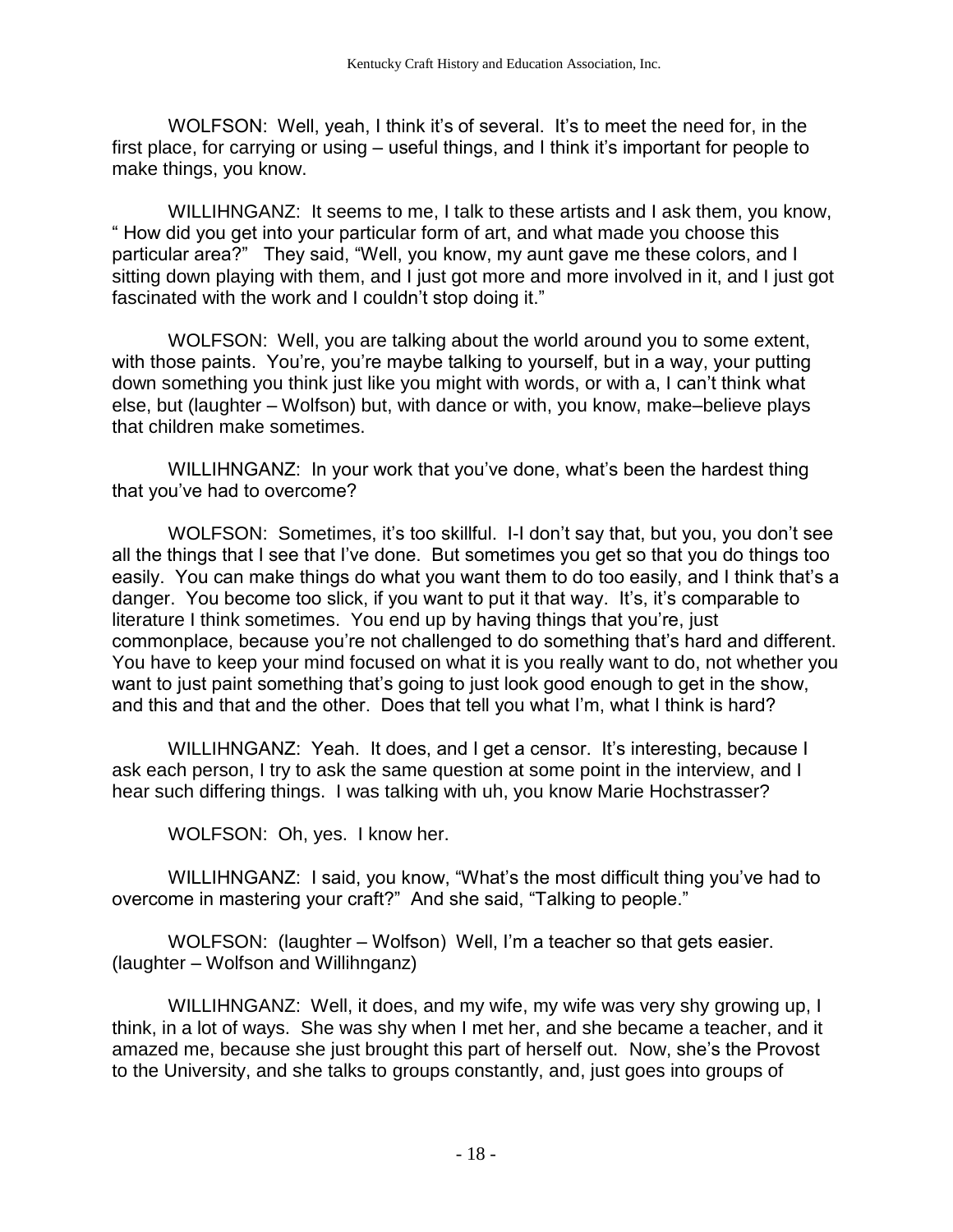strangers and just bee lines in and meets people, and talks to them, and finds out about them and does what she needs to do to do her job.

WOLFSON: That's great.

WILLIHNGANZ: Yeah, we really I think, adapt to some extent to what we can do. But there's, there's something about you know, I wonder, in my own case, why I've chosen to look at film making, which I consider an art form.

WOLFSON: It is.

WILLIHNGANZ: I don't know if it compares to some crafts, but, but chosen this particular art form over some other type. You have a lot of alternatives out there.

WOLFSON: It's very subtle, but it's, there's a considerable difference, isn't there?

WILLIHNGANZ: Yeah. Yes, there really is.

WOLFSON: …between film making, and I was going to say, just for example, when I was in school, because I, partly because I thought I might do some other things beside painting. I took a lot of courses in perspective. Now, you know what perspective is.

WILLIHNGANZ: Mm- hmm. Sure.

WOLFSON: And I got so I was really pretty good (laughter – Wolfson) at knowing just exactly where to put things in perspective. But I got to the point where I realized I was doing everything in perspective, and maybe that was not what I was getting from what I was seeing. I was doing it just because I could, and it didn't help at all. (laughter – Wolfson) In fact it was, it turned it into something that I had not in mind.

WILLIHNGANZ: Well, it's always fun to see what you've come up with that's new. (laughter – Willihnganz)

WOLFSON: Yeah. It is, and you have to always try to keep fresh if you can, and it's not always easy. In fact, it's very hard. I think the hardest thing to do is to keep a really fresh outlook - a really um, a child-like outlook if you have to say that, you know. What's important in what you see?

WILLIHNGANZ: Yeah.

WOLFSON: What is it that really, what is it that you really see that you feel like you want to put down? That's sometimes difficult.